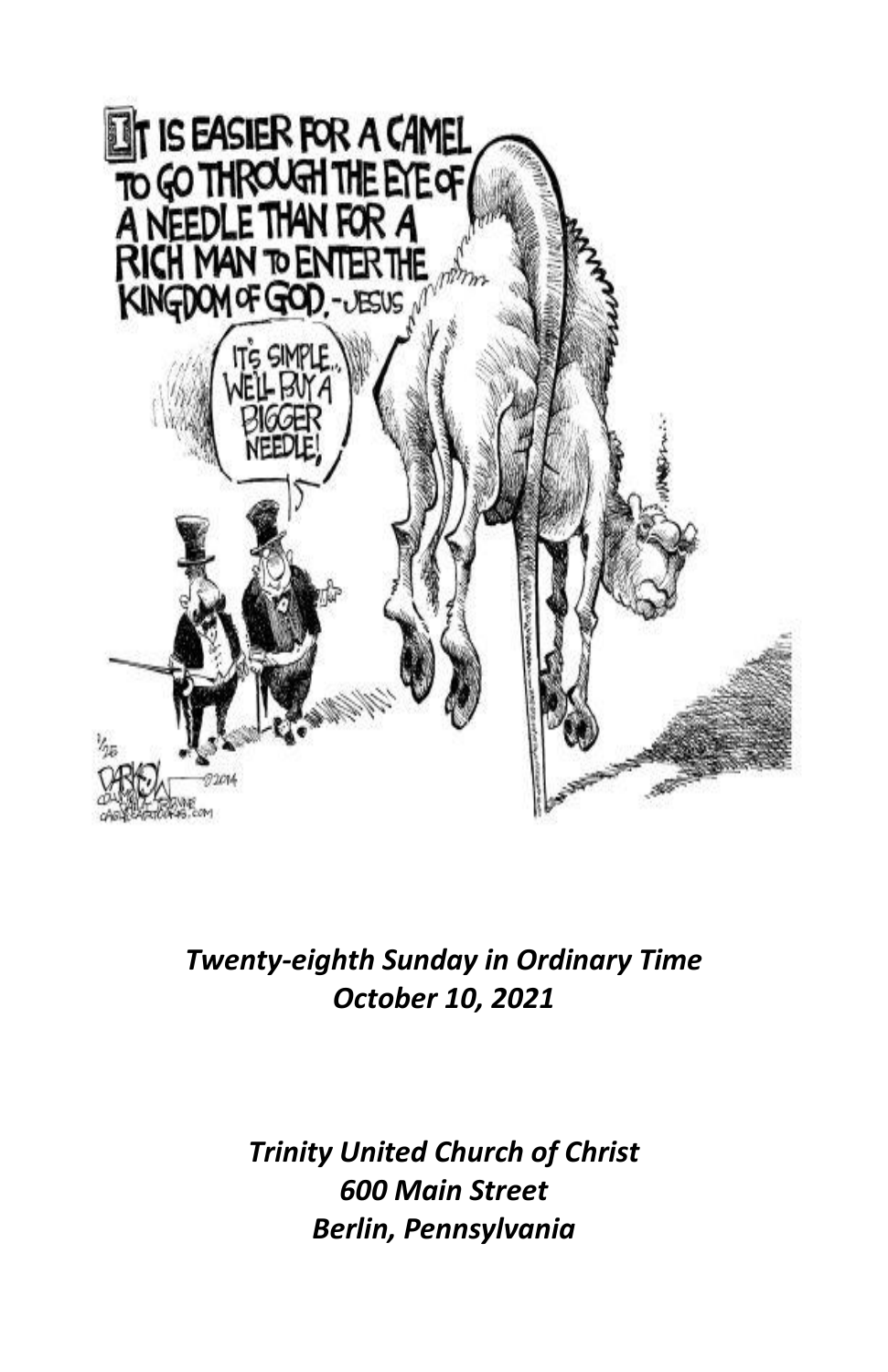**Prelude**

**\*The Doxology: No. 625**

**\*Confession of Sin**

Lord,

**we look for You in the wrong places. We put our trust in material things. We worry about things we cannot change. We wonder if You are even there at all. For all the times we have doubted you, Lord, forgive us. For all the ways we have neglected your Word and ignored your people, forgive us. Do not be far from us, Lord. There is no one else we can turn to for help. Renew our fickle hearts and help us put our trust in you. We ask this by faith in your grace to work the miracle of redemption in our lives through Jesus Christ our Lord. Amen.**

#### **\*Word of Pardon**

**\*Hymn of Praise: No. 52** *O God, Our Help in Ages Past*

**\*Psalter Psalm 19:7-14**

**<sup>12</sup>** So teach us to number our days **that we may get a heart of wisdom. <sup>13</sup>** Return, O LORD! How long? **Have pity on your servants! <sup>14</sup>** Satisfy us in the morning with your steadfast love, **that we may rejoice and be glad all our days. <sup>15</sup>** Make us glad for as many days as you have afflicted us, **and for as many years as we have seen evil. <sup>16</sup>** Let your work be shown to your servants, **and your glorious power to their children. <sup>17</sup>** Let the favor of the Lord our God be upon us, **and establish the work of our hands upon us; yes, establish the work of our hands!**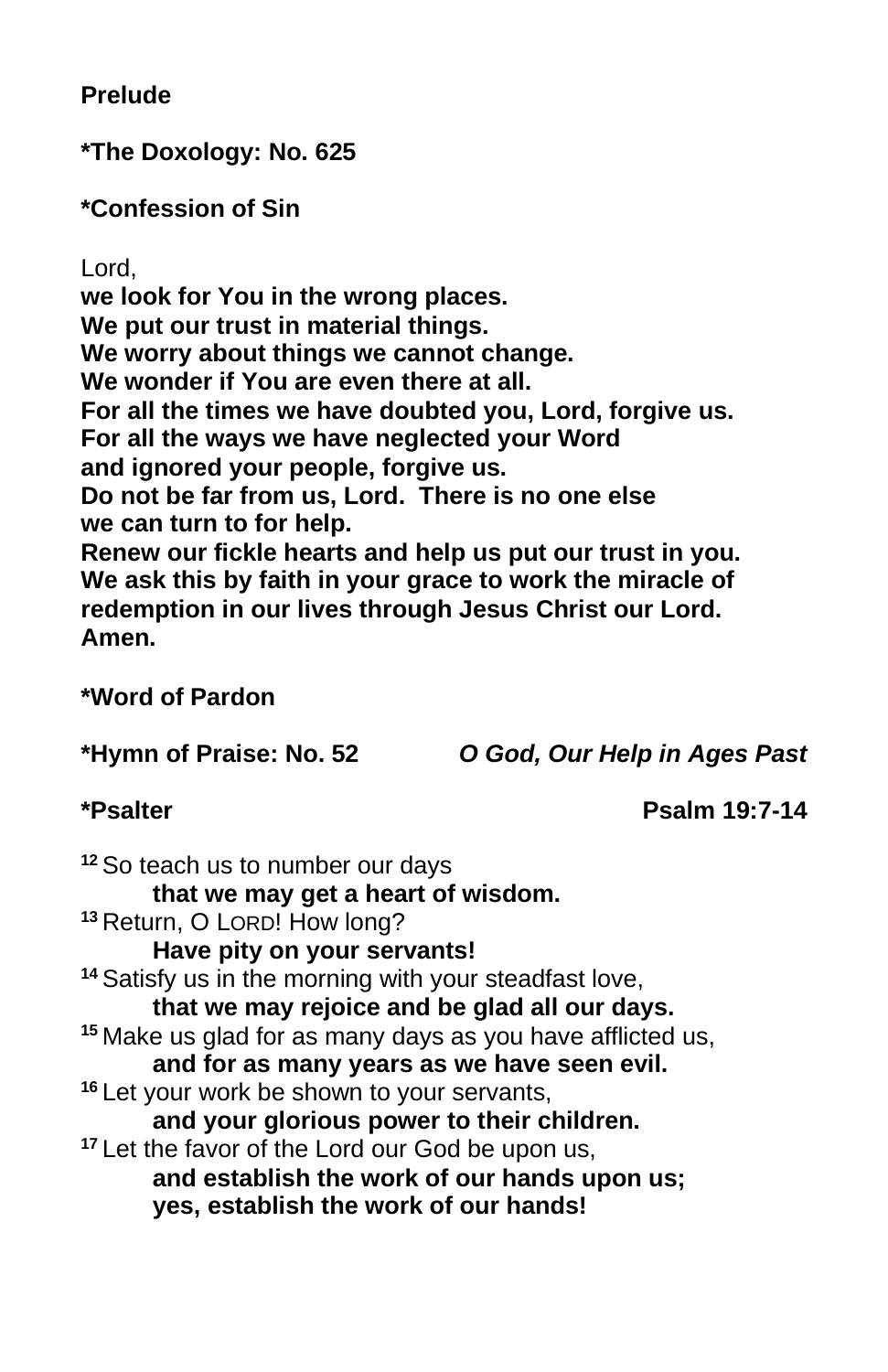#### J  $\Omega$ God  $\mathbf{1}$ Praise to you,  $\sigma$ f mer - cy: thanks be to you for  $\overline{c}$ From of  $old$ you loved and sought us: thanks be to you for  $\sim$ for - $\overline{3}$ Praise to you,  $\mathbf O$ God of mer - cy: thanks be to you Rais - ing high the weak and low - ly: ev  $\overline{a}$ er! ev  $\overline{\phantom{a}}$ er! Truth and jus tice you have taught us: er! ev Rais - ing high the weak and low - ly:  $\overline{a}$  $\sqrt{2}$ 3rd time to Coda  $\bigoplus$   $\boxed{1}$ thanks be to you for  $\overline{a}$ ev er! thanks be to you for er!  $\overline{a}$ ev thanks be to you for L z 7 Strong is faith - ful-ness, your strong is your love, re to stanza 3 o mem - b'ring your cov-e-nant of life with us.  $\bigoplus$  Coda er! Thanks be to you for er! ev ev ÷

Praise to You, O God of Mercy

Text and music: Now the Feast and Celebration, Marty Haugen, b. 1950<br>Text and music © 1990 GIA Publications, Inc., 7404 S. Mason Ave., Chicago, IL 60638. www.giamusic.com. 800.442.3358.<br>All rights reserved. Used by permiss

Duplication in any form prohibited without permission or valid license from copyright administrator.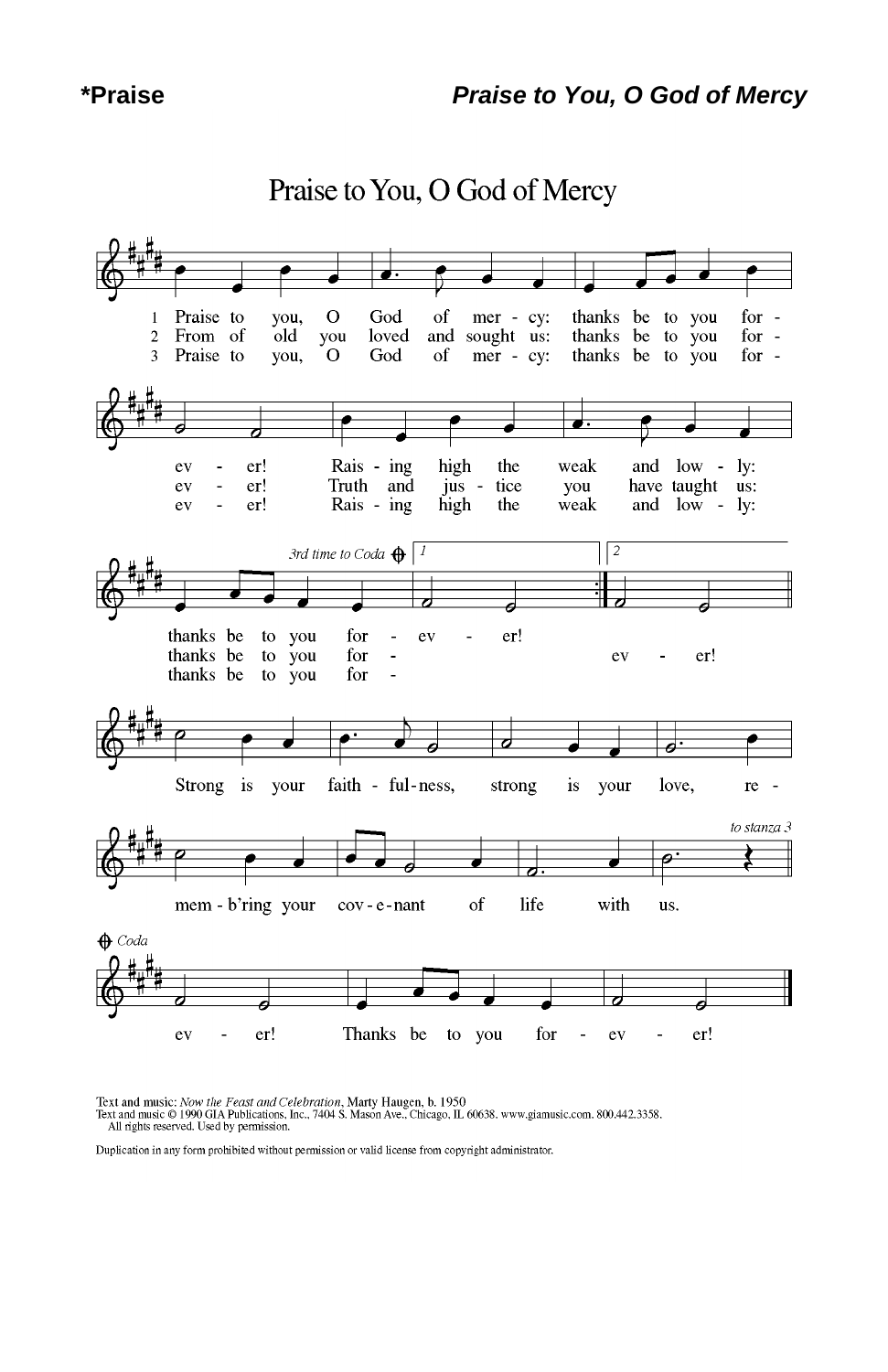#### **\*Gospel of our Lord Jesus Christ St. Mark 10:17-31**

**<sup>17</sup>** And as he was setting out on his journey, a man ran up and knelt before him and asked him, "Good Teacher, what must I do to inherit eternal life?" **<sup>18</sup>** And Jesus said to him, "Why do you call me good? No one is good except God alone. **<sup>19</sup>** You know the commandments: 'Do not murder, Do not commit adultery, Do not steal, Do not bear false witness, Do not defraud, Honor your father and mother.' " **<sup>20</sup>** And he said to him, "Teacher, all these I have kept from my youth." **<sup>21</sup>** And Jesus, looking at him, loved him, and said to him, "You lack one thing: go, sell all that you have and give to the poor, and you will have treasure in heaven; and come, follow me." **<sup>22</sup>** Disheartened by the saying, he went away sorrowful, for he had great possessions.

**<sup>23</sup>** And Jesus looked around and said to his disciples, "How difficult it will be for those who have wealth to enter the kingdom of God!" **<sup>24</sup>** And the disciples were amazed at his words. But Jesus said to them again, "Children, how difficult it is to enter the kingdom of God! **<sup>25</sup>** It is easier for a camel to go through the eye of a needle than for a rich person to enter the kingdom of God." **<sup>26</sup>** And they were exceedingly astonished, and said to him, "Then who can be saved?" **<sup>27</sup>** Jesus looked at them and said, "With man it is impossible, but not with God. For all things are possible with God." **<sup>28</sup>** Peter began to say to him, "See, we have left everything and followed you." **<sup>29</sup>** Jesus said, "Truly, I say to you, there is no one who has left house or brothers or sisters or mother or father or children or lands, for my sake and for the gospel, **<sup>30</sup>** who will not receive a hundredfold now in this time, houses and brothers and sisters and mothers and children and lands, with persecutions, and in the age to come eternal life. **<sup>31</sup>** But many who are first will be last, and the last first."

**\*Affirmation of Faith** *The Apostles' Creed*

**I believe in God, the Father almighty, creator of heaven and earth. I believe in Jesus Christ, God's only Son, our Lord, who was conceived by the Holy Spirit, born of the virgin Mary,**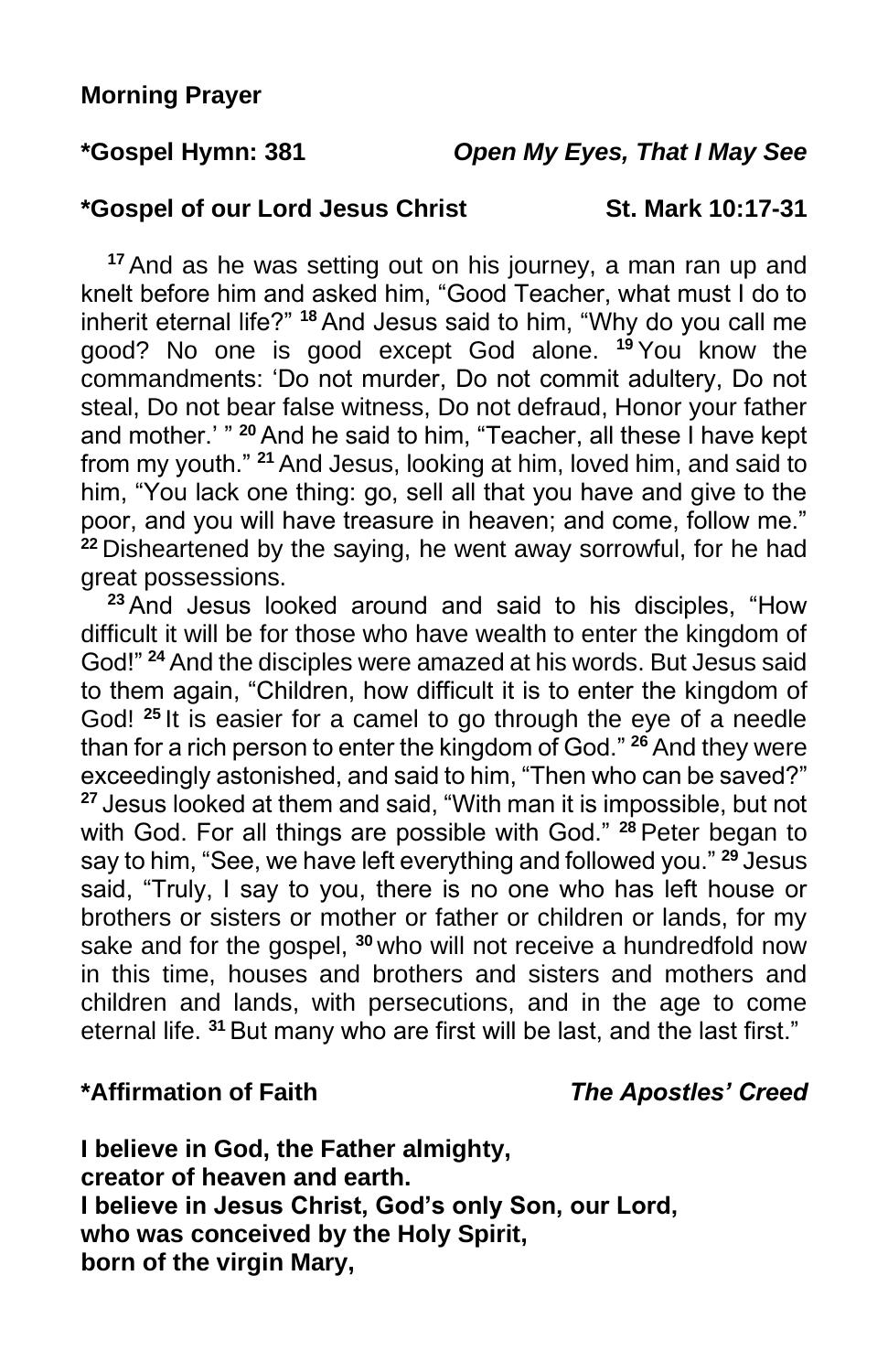**suffered under Pontius Pilate, was crucified, died, and was buried. He descended into hades. On the third day he rose again; he ascended into heaven, he is seated at the right hand of the Father, and he will come to judge the quick and the dead. I believe in the Holy Spirit, the holy catholic Church, the communion of saints, the forgiveness of sins, the resurrection of the body, and life everlasting. Amen.**

## **Proclamation of God's Word "PD"** *Releasing the Clutter!*

**Prayer of Intercession Lord's Prayer** [using **debts** and **debtors**]

**\*Song of Commitment: Bulletin Page** *Fill Me Now*

#### **\*Sung Dismissal and Blessing** *Now Unto Him Who Is Able*

Now unto Him who is able to keep you from falling. To make you stand in His presence blameless and with great joy. To the only God our Savior, Jesus Christ our Lord. Be the glory, and the majesty, dominion, and authority. Both now and forevermore, Amen. **Give Him the glory, and the majesty, dominion, and authority. Both now and forevermore, Amen!**

**\*Going Forth**

#### *+ + + + + + +*

## **Pastor's Fall Bible Study –** *Making Sense of Suffering*

In the past 18 months there has been much suffering around us. The horror of COVID-19, changes in employment, ongoing illness, and sudden death. I have been asked more than once "where is God in all of this mess?" I began to consider various scriptures and reading several texts from C.S. Lewis, Mike Yaconelli, and others. I will not be providing easy answers, rather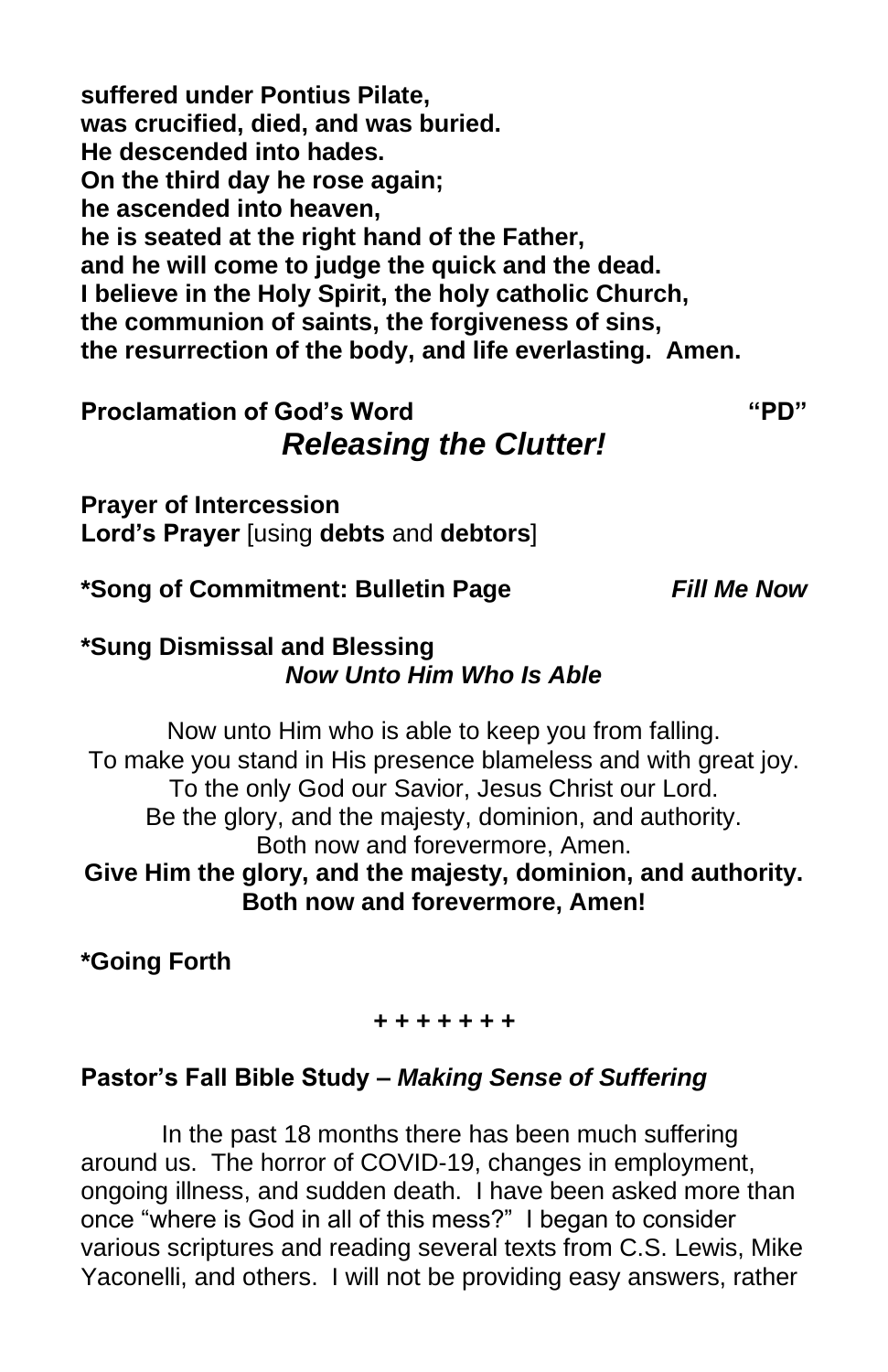we will look to God's Word to provide us a framework to be "strengthen" to persevere in life. There will be no "platitudes," rather I might leave you with more questions than answers. One outcome I hope to provide is that we who are in Christ may be comforted with the promises of the Gospel to be courageous even in the midst of suffering.

Thursday evenings for five weeks beginning September 23 at 7 p.m. in Fellowship Hall of Trinity Church Pastor Dave will offer teach on the following topics:

> October 14 – *God's Purposes In Our Suffering* October 21 – *Unexplained Tragedy* October 28 – *Redeeming Suffering*

Bring your Bible, pen and paper and we will consider passages of scripture from Job, Isaiah, Luke, Exodus, 2 Corinthians, James, and more. Each week there will be an article to read but no other assignment will be required.

**The Organ Dedication Concert for October 31** with Mr. Nicholas Bowden has been postponed and will be rescheduled later this year, hopefully!

## **The Saints In Action**

TODAY – 9:00 a.m. Worship 10:10 a.m. Sunday School Monday 7:00 p.m. Consistory Meeting Wednesday – 6:30 p.m. Bell Choir Rehearsal **Thursdav** 7:00 p.m. Pastor's Fall Bible Study Next Sunday – October 17 9:00 a.m. Worship 10:10 a.m. Sunday School 4:00 p.m. Confirmation Class Rake & Run 6:00 p.m. Confirmation Class & Family Pizza Dinner 6:45 p.m. Confirmation Class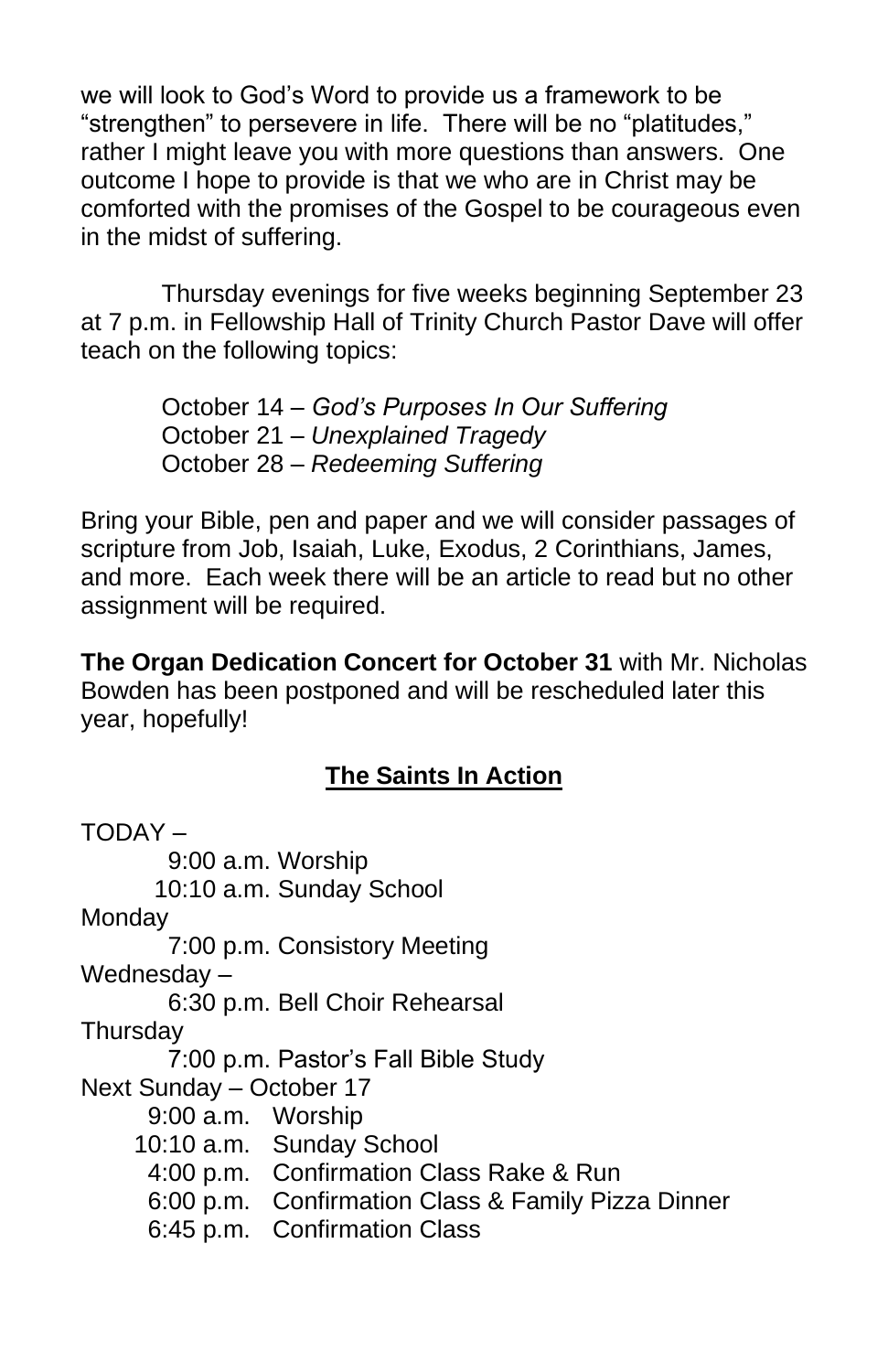#### **Zion Lutheran Building Fundraiser**

The Zion Lutheran church is doing a fundraiser for repairs. Enclosed in this Sunday bulletin is an order form. Would you help them to meet a fundraising goal by ordering and inviting others to order?! Marianna's Pizza & Subs. Orders due by October 31st with a delivery date to the Trinity Church of November 10th. Larger orders will be personally delivered by Pastor Dave.

#### **Card Shower:**

Helen Diest's 94<sup>th</sup> birthday is October 21. The Heritage has COVID cases and has now shut down indoor visits and we aren't permitted to take her out so it's just window visits. Let's make her birthday special by showering her with cards for her birthday. Thank you, Mark and Lori Gindlesperger.

> Helen Diest The Heritage 166 Siemon Drive Somerset PA 15501

## **Giving From 10/2/21**

|              | Rec       | <b>Budget</b> | Over/Under |
|--------------|-----------|---------------|------------|
| General      | 2096.00   | \$2434.93     | $-5338.93$ |
| Ben          | \$100.00  | \$213.46      | $-$113.46$ |
| <b>Maint</b> | \$150.00  | \$163.46      | $-513.46$  |
| <b>Mem</b>   |           |               |            |
| <b>Total</b> | \$2346.00 | \$2811.85     | $-5465.85$ |

Benevolence includes Food Pantry of \$20.00.

#### **Worship Attendance: 89 Sunday School: 16, 10 [Confirmation Class]**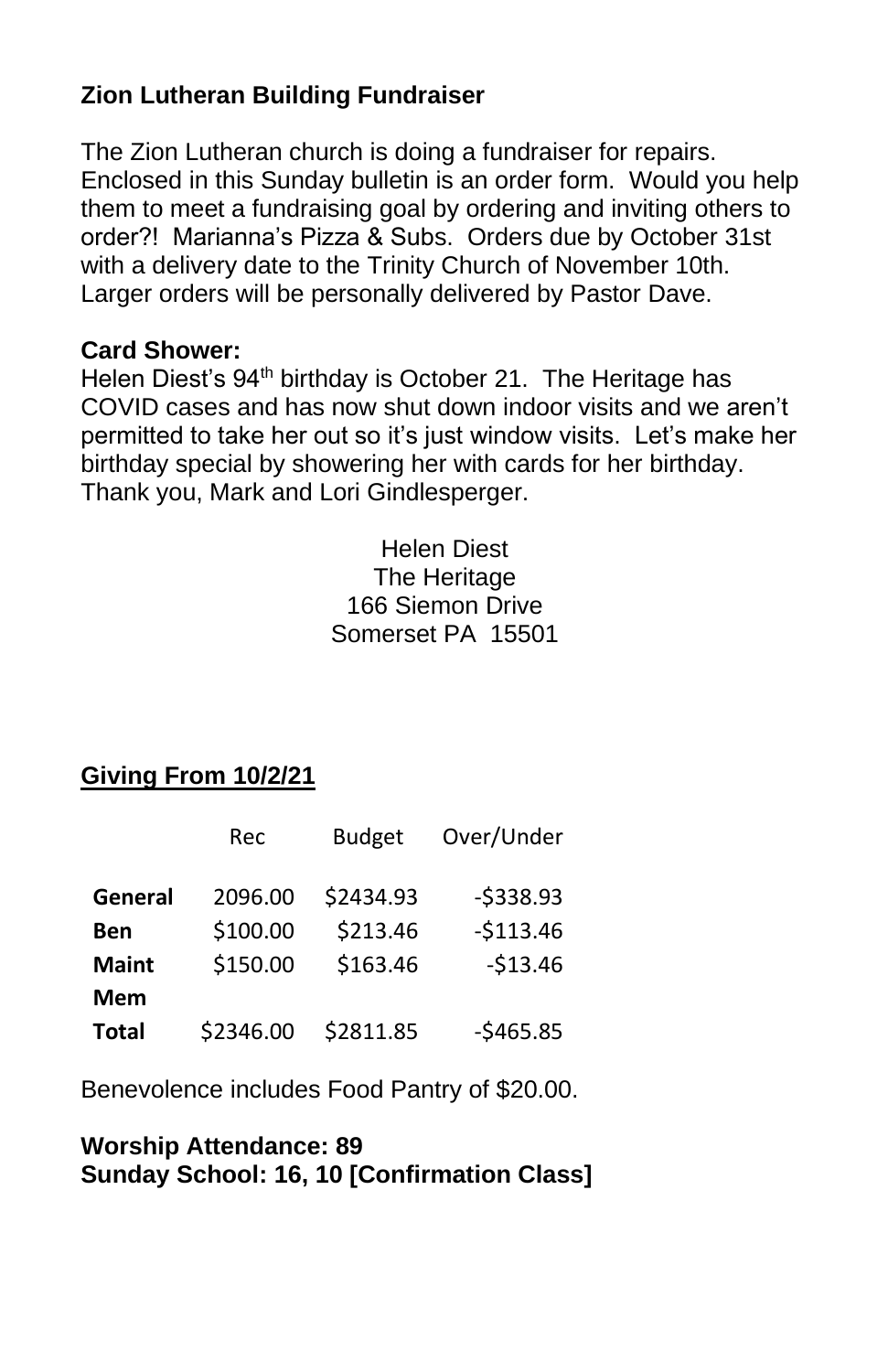

#### **Those Remembered in prayer:**

God's guidance and protection for Armed Forces.

## **Shut Ins:**

Lew & Barb Berkley, Roy Bucher, Helen Diest, Mary Forespring, Janet Gindlesperger, Cynthia Kelly, Lois Krause, Deb Luteri, Lois Saylor, Dirkje Stellingwerf.

## **Healing Concerns:**

Sally Altfather, Mark Amyot, Donnie Baxter, Abigayle Broadwater, Jim Coughenour, Pam Crooks, Linda Gallick, Dawn Gindlesperger, Barry Landis, Larry McCullen, Bayley Mull, Betty Murphy, Nancy Schrock, Avis Specht, Robin Walker, Harry and Jane Watkins, Heather Weighley, Nancy Weighley, Karen Will, Kimberly Kay Roos Zimmerman

## *Where You May Find. . .*

**The Nursery:** *is on the lower level for children and their parent. A big screen TV is mounted in the room so that you may watch the service.*

#### **At the Sanctuary Entrances. . .**

Recycling Boxes for Bulletins *These Days –* Devotional

Large Print Bulletins **Example 20** Hearing Amplifiers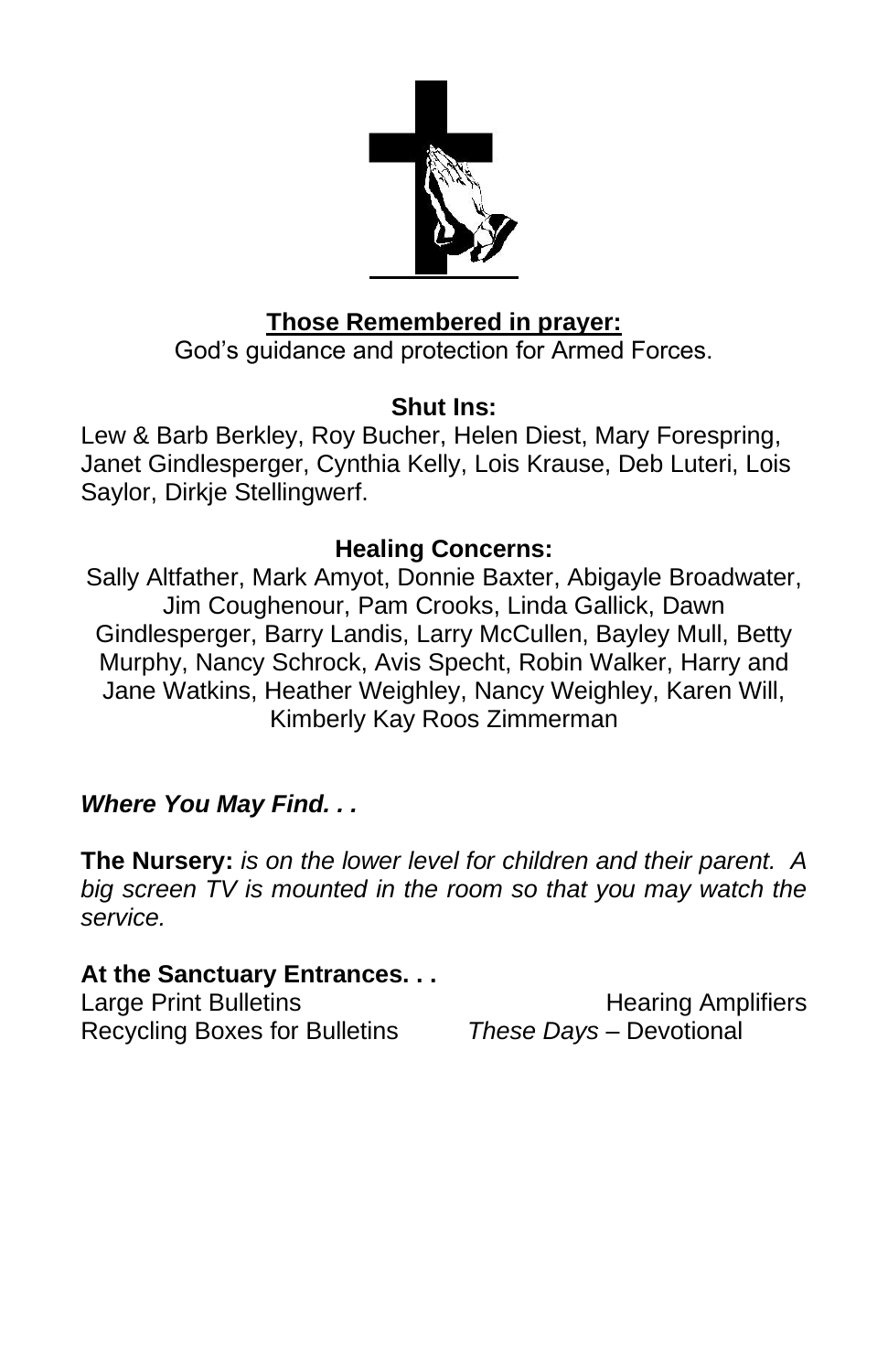#### **Assisting in Worship**

*Sound:* Tyler Gindlesperger, Pam Bush

*The Flowers on the altar* in memory of their parents, Sherman and Anna Berkley and Chalmers and Elizabeth Means, by Lewis & Barbara Berkley

*Special Flowers* in memory of Taylor M. Landis by Barb & Bill Landis and brother Drew

#### *The Whole Congregation in Ministry and Assisted by*

*Pastor: Rev'd Dr. David A. Williams Church Secretary: Pam Bush Financial Secretary: Renee Gindlesperger Chancel Choir Director Emeritus: Linda Gallick Handbells: Jeanne Hillegas*

#### *Church Office Hours – Tuesday through Thursday 9:00 a.m. to 1 p.m.*

Church Office Phone: 814-267-3234 Snail Mail: PO Box 86, Berlin, PA 15530 Email: [berlinucc@yahoo.com](mailto:berlinucc@yahoo.com) Website: [www.berlinucc.org](http://www.berlinucc.org/)

**Pastor's Contact Information**

**Cell Phone: 814-241-3919 E-Mail: [uccvicar@gmail.com](mailto:uccvicar@gmail.com)** 603 Fletcher Street, Berlin, PA 15530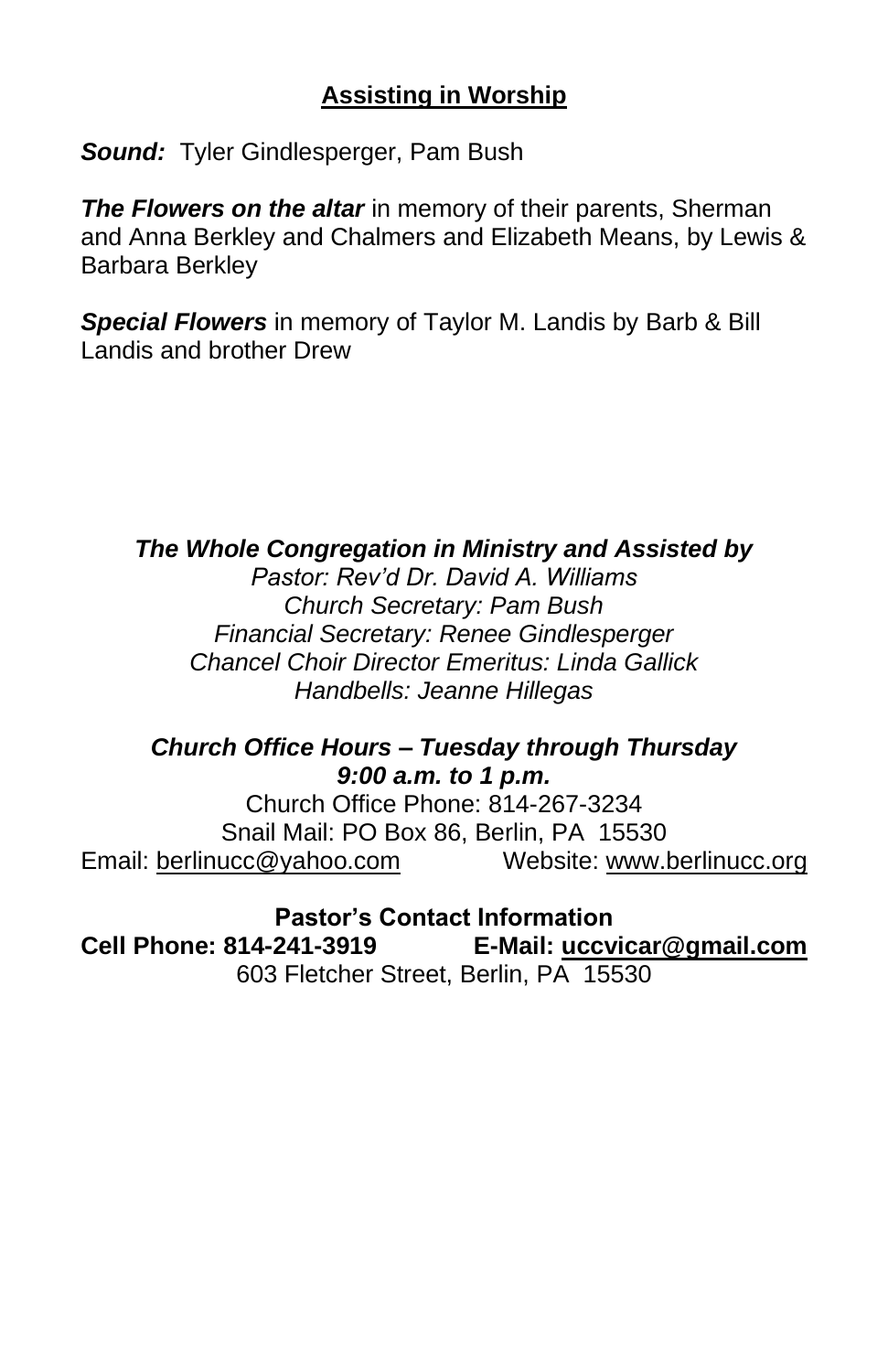# **Fill Me Now**

Michael Hansen and Christina Peppin